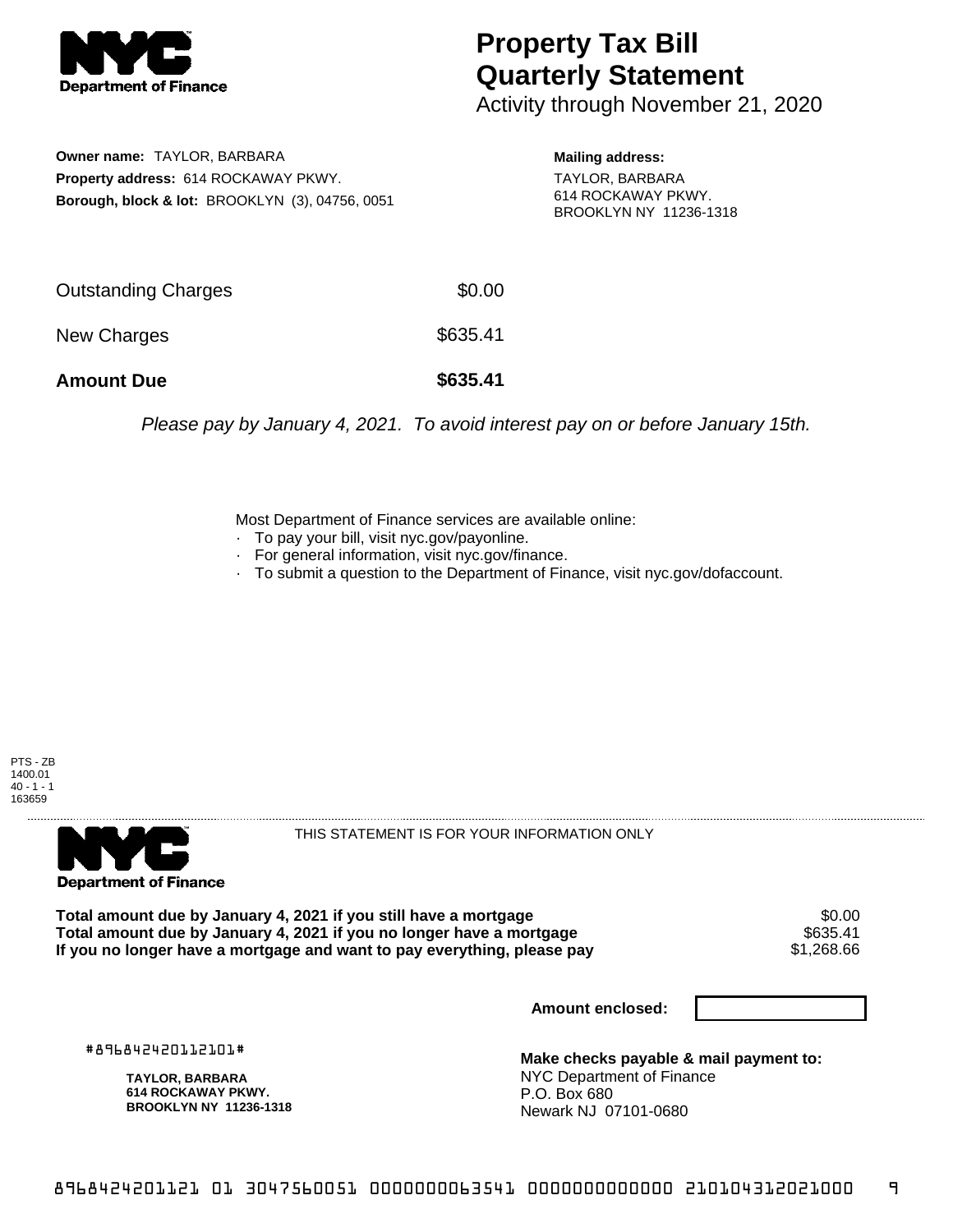

| <b>Billing Summary</b>                                                     | <b>Activity Date Due Date</b> | Amount       |
|----------------------------------------------------------------------------|-------------------------------|--------------|
| Outstanding charges including interest and payments                        |                               | \$0.00       |
| <b>Finance-Property Tax</b>                                                | 01/01/2021                    | \$644.73     |
| <b>Adopted Tax Rate</b>                                                    |                               | $$-9.32$     |
| <b>Total amount due</b>                                                    |                               | \$635.41     |
| <b>Tax Year Charges Remaining</b><br><b>Activity Date</b>                  | <b>Due Date</b>               | Amount       |
| <b>Finance-Property Tax</b>                                                | 04/01/2021                    | \$644.73     |
| <b>Adopted Tax Rate</b>                                                    |                               | $$-9.32$     |
| Total tax year charges remaining                                           |                               | \$635.41     |
| If you pay everything you owe by January 4, 2021, you would save:          |                               | \$2.16       |
| How We Calculated Your Property Tax For July 1, 2020 Through June 30, 2021 |                               |              |
|                                                                            | Overall                       |              |
| Tax class 1 - Small Home, Less Than 4 Families                             | <b>Tax Rate</b>               |              |
| Original tax rate billed                                                   | 21.1670%                      |              |
| New Tax rate                                                               | 21.0450%                      |              |
| <b>Estimated Market Value \$729,000</b>                                    |                               |              |
|                                                                            |                               | <b>Taxes</b> |
| <b>Billable Assessed Value</b>                                             | \$30,594                      |              |
| Senior Citizen Homeowner                                                   | $-15,297.00$                  |              |
| <b>Taxable Value</b>                                                       | \$15,297 x 21.0450%           |              |
| <b>Tax Before Abatements and STAR</b>                                      | \$3,219.28                    | \$3,219.28   |
| Enhanced Star - School Tax Relief                                          | $$-3,280.00$                  | \$-659.00**  |
|                                                                            |                               | \$2,560.28   |
|                                                                            |                               |              |
| Annual property tax<br>Original property tax billed in June 2020           |                               | \$2,578.92   |

Please call 311 to speak to a representative to make a property tax payment by telephone.

## **Home banking payment instructions:**

- 1. **Log** into your bank or online bill pay website.
- 2. **Add** the new payee: NYC DOF Property Tax. Enter your account number, which is your boro, block and lot, as it appears here: 3-04756-0051 . You may also need to enter the address for the Department of Finance. The address is P.O. Box 680, Newark NJ 07101-0680.
- 3. **Schedule** your online payment using your checking or savings account.

## **Did Your Mailing Address Change?**

If so, please visit us at **nyc.gov/changemailingaddress** or call **311.**

When you provide a check as payment, you authorize us either to use information from your check to make a one-time electronic fund transfer from your account or to process the payment as a check transaction.